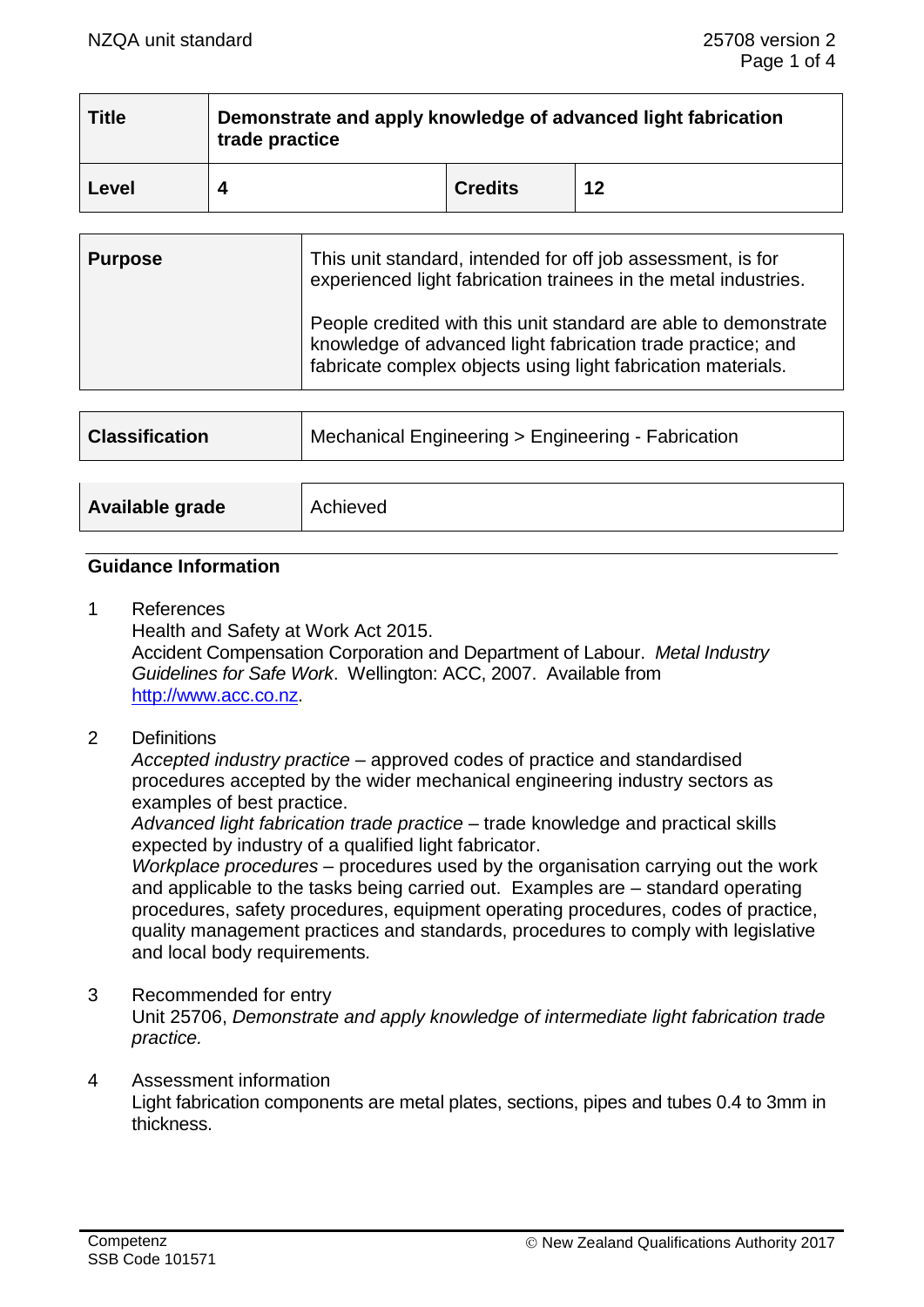# 5 Related unit standards

This unit standard is one of a fabrication set:

- Unit 29670, *Demonstrate knowledge of fabrication machinery, materials, and processes* (Level 2), an introductory knowledge standard to provide foundation awareness.
- Unit 29730, *Apply good work practices when performing basic fabrication operations under supervision* (Level 2), an introductory practical unit standard.
- Unit 30263, *Perform fabrication operations* (Level 3), a progressing practical unit standard intended to be assessed in an industry workshop environment.
- Unit 25706, *Demonstrate and apply knowledge of intermediate light fabrication trade practice* or 25707, *Demonstrate and apply knowledge of intermediate heavy fabrication trade practice* (Level 3), light or heavy specific unit standards to measure trade level fabrication competence.
- Unit 25708, *Demonstrate and apply knowledge of advanced light fabrication trade practice* or 25709, *Demonstrate and apply knowledge of advanced heavy fabrication trade practice* (Level 4), light or heavy specific unit standards to measure advanced trade level fabrication competence.

# **Outcomes and performance criteria**

## **Outcome 1**

Demonstrate knowledge of advanced light fabrication trade practice.

## **Performance criteria**

- 1.1 Technical processes and practices used in light fabrication are described in accordance with accepted industry practice.
	- Range distortion control, damage minimisation, fabrication allowances, fabrication technique, welding sequence, principles and use of jigs and fixtures.
- 1.2 Operating principles and material handling capability of fabrication machinery is described in accordance with accepted industry practice.
	- Range laser cutters, plasma cutters, water-jet cutters, sheet metal benders, punching machines, shears/guillotines, press brakes, powered rollers.
- 1.3 Light fabrication job management processes are described from an efficiency perspective.
	- Range job scheduling, time management, quality control, warehousing, ordering, inventory control, resource management.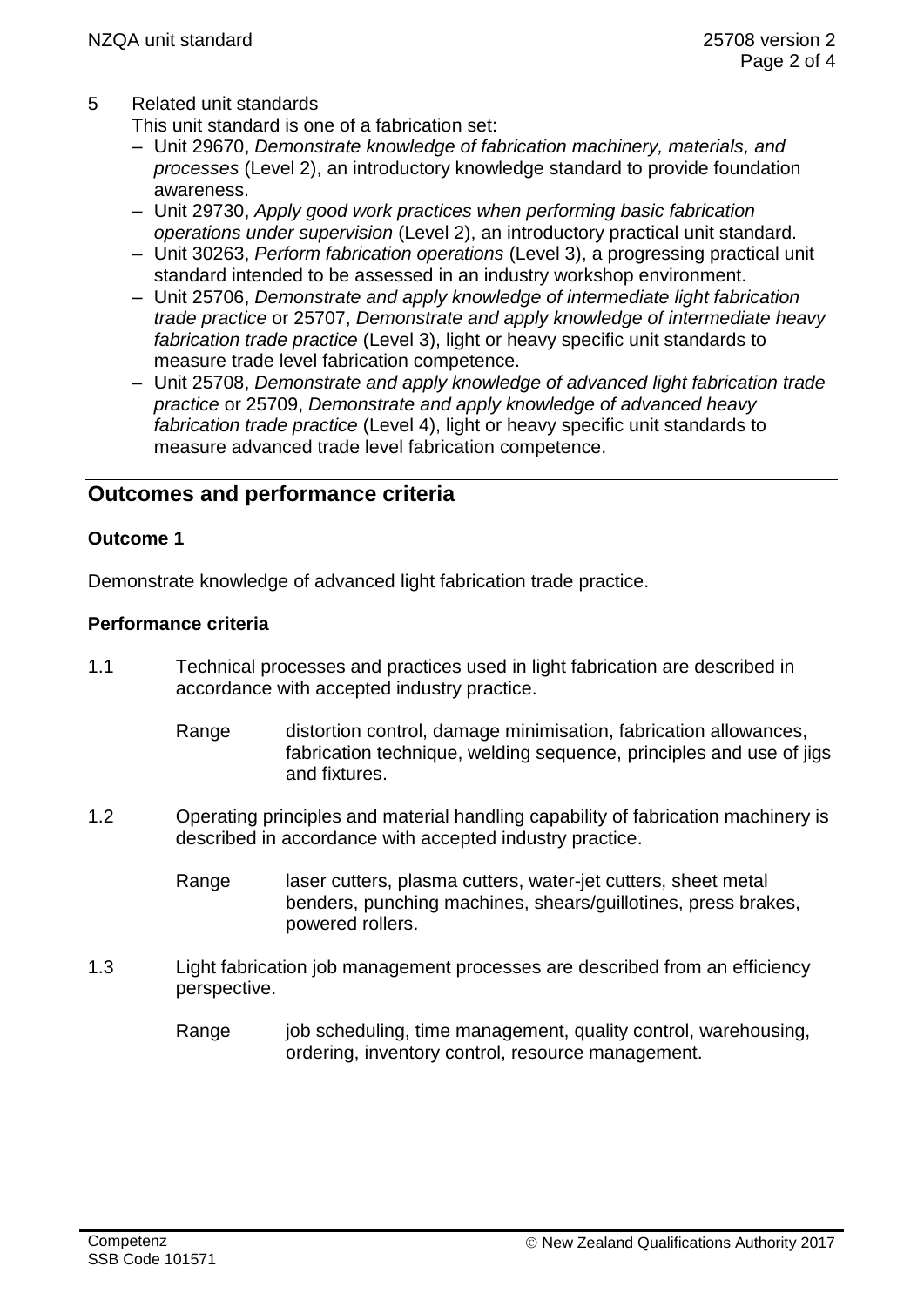# **Outcome 2**

Fabricate complex objects using light fabrication materials.

Range complex objects – four complex objects, each based on two or more of unequal diameter and offset cylindrical, pyramidal, conical, square or rectangular shapes between inclined planes; one assembly incorporating at least two of the complex objects; materials – two different metals; two metal thicknesses in the range of 0.4 to 3 mm, including sheet; two structural shapes (for example – flat bar, rod, pipe, rectangular hollow section, channel, angle).

#### **Performance criteria**

- 2.1 Workplace procedures relating to safety are followed.
	- Range examples are  $-$  use of personal protective equipment, checking of equipment for faults, use of fume extraction equipment, elimination of risk of fire or explosion, protection from arc radiation.
- 2.2 Object specifications are interpreted and the work planned in accordance with accepted industry practice.
- 2.3 Fabrication and assembly allowances are calculated and applied in accordance with accepted industry practice.
- 2.4 Alignment marks and datum points are marked in accordance with specifications and accepted industry practice.
- 2.5 Machine settings are checked and set in accordance with workplace procedures.
- 2.6 Fabrication processes are demonstrated in accordance with accepted industry practice.

Range laying out, marking, cutting, forming; may include assembling, use of jigs and fixtures.

- 2.7 Fabrications are inspected and measured for compliance with specifications, and any deviations are identified.
- 2.8 Any deviations in fabrications are corrected in accordance with accepted industry practice.

| <b>Planned review date</b> | 31 December 2022 |
|----------------------------|------------------|
|                            |                  |